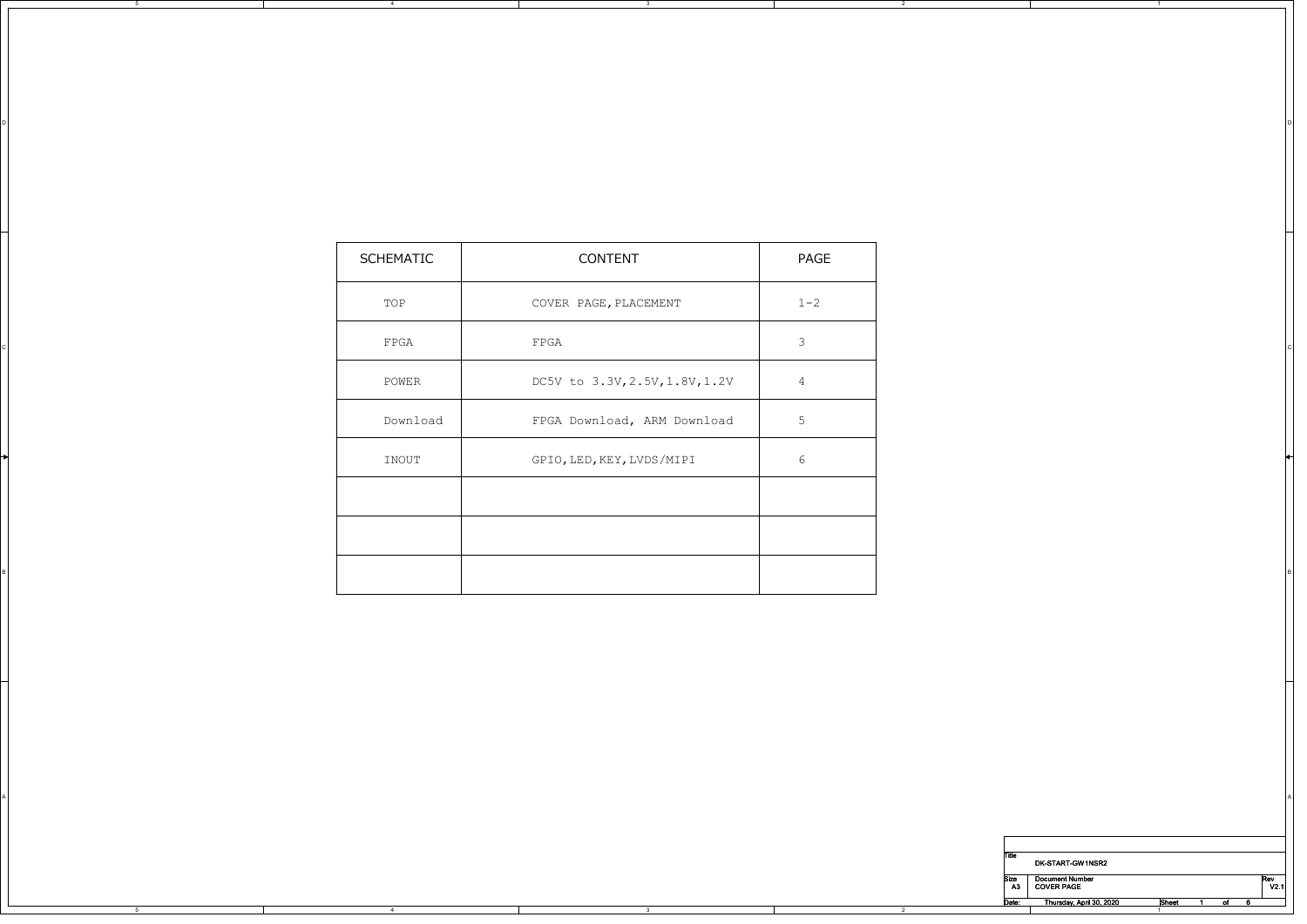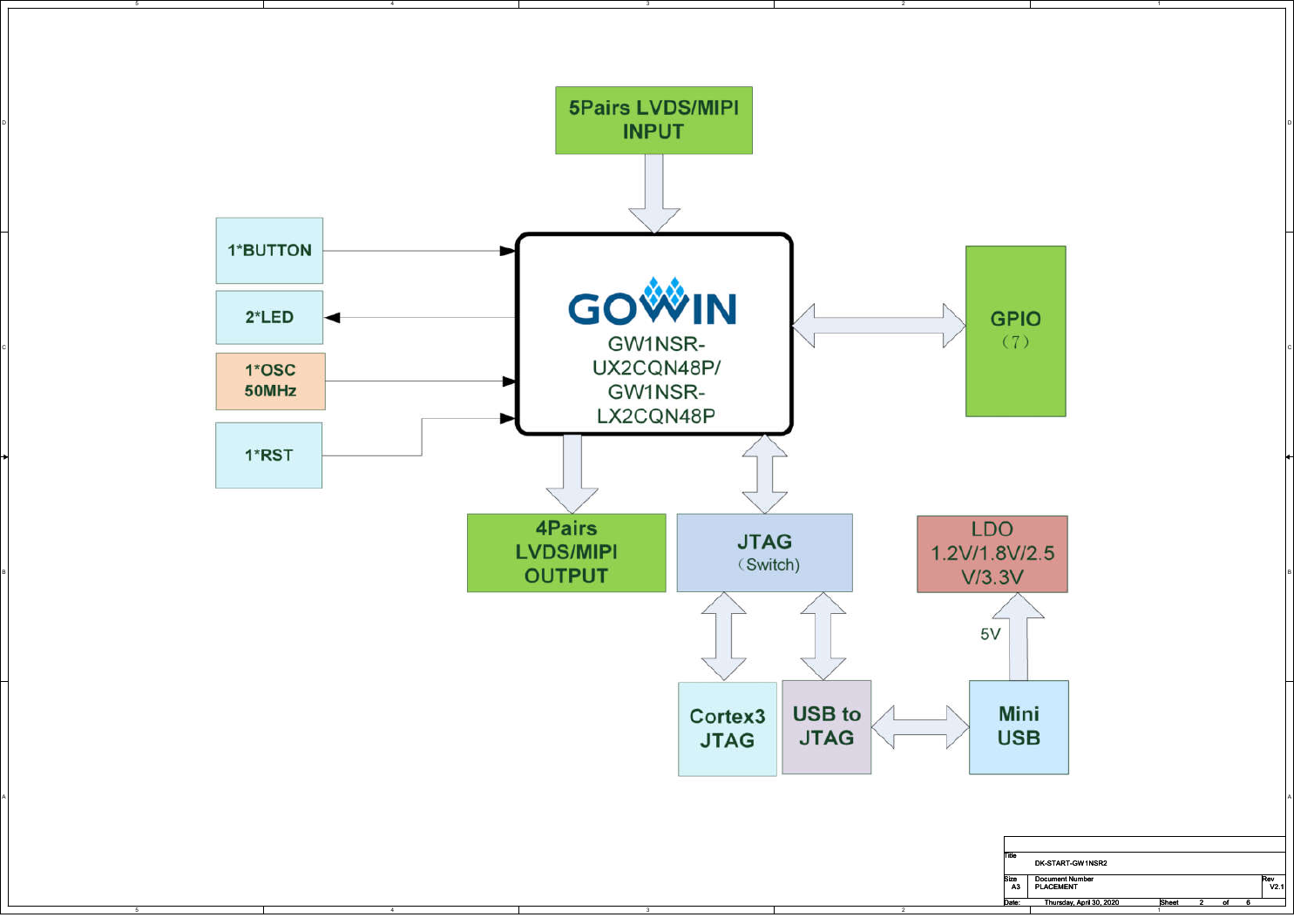



4



3

3

A POSTAGE AND THE CONTRACTOR OF A CONTRACTOR CONTRACTOR OF A CONTRACTOR OF A CONTRACTOR OF A CONTRACTOR OF A CO





| Title | DK-START-GW1NSR2         |              |    |      |
|-------|--------------------------|--------------|----|------|
| Size  | <b>Document Number</b>   |              |    | Rev  |
| A3    | <b>FPGA</b>              |              |    | V2.1 |
| Date: | Thursday, April 30, 2020 | <b>Sheet</b> | οf |      |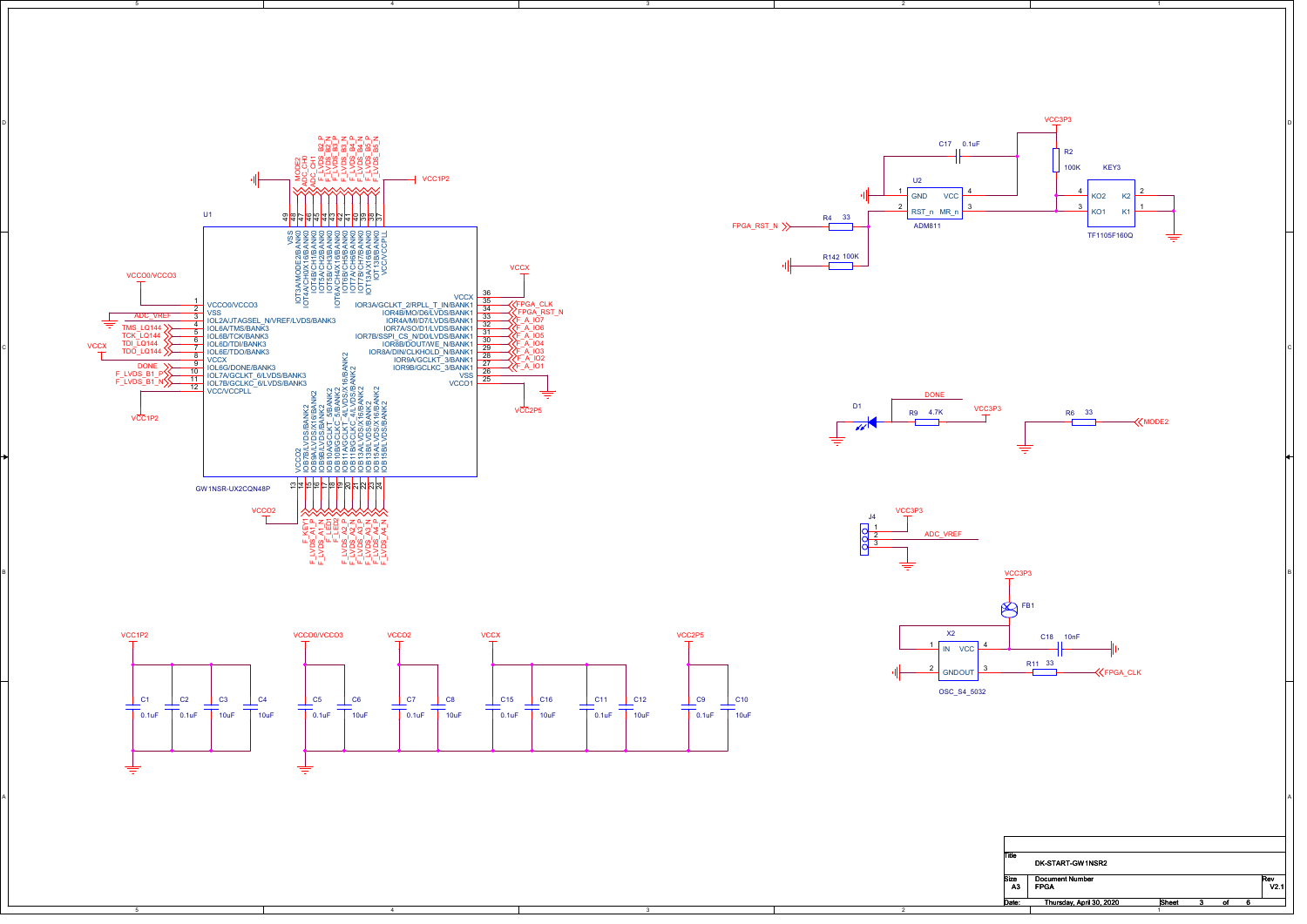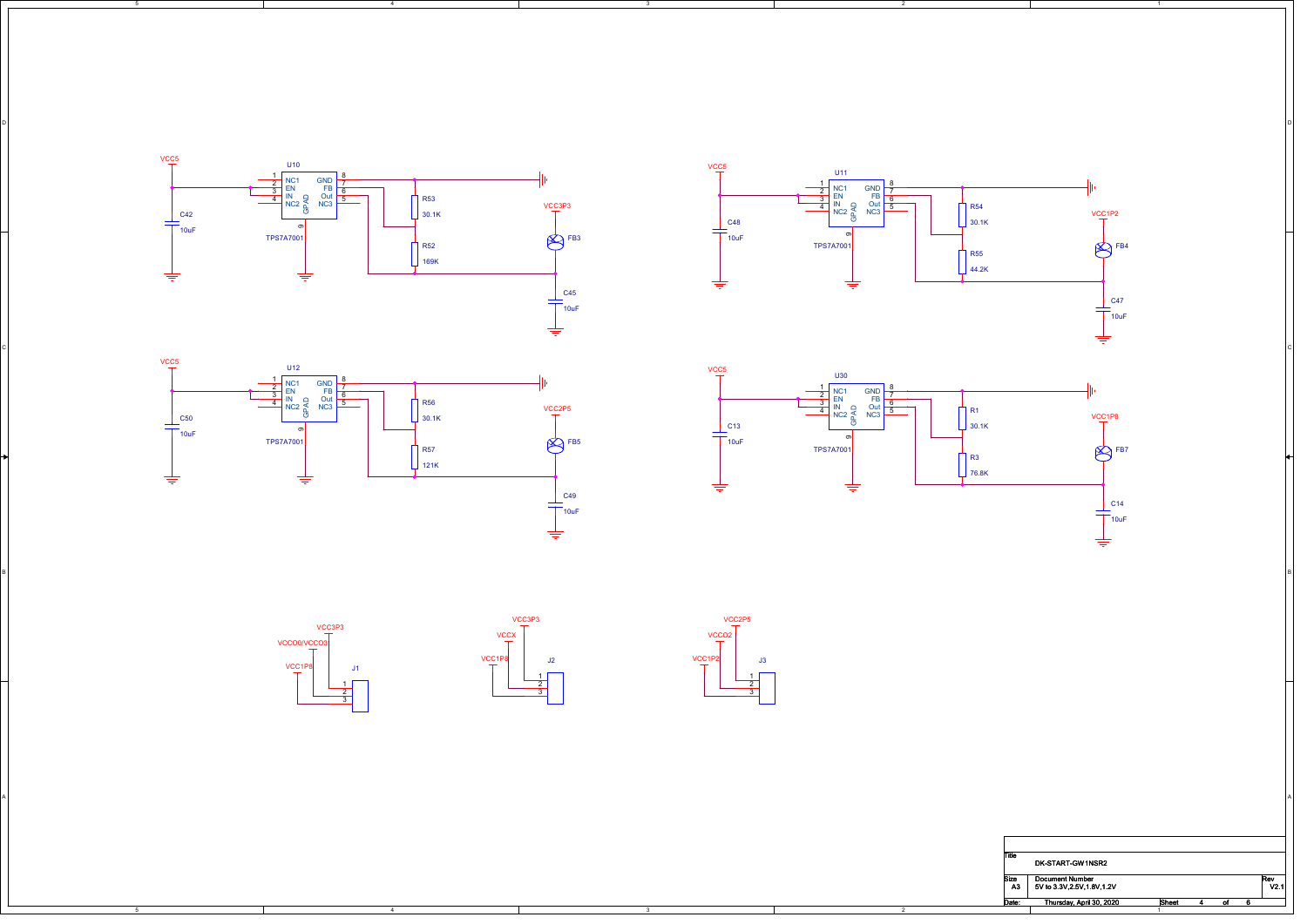

5



3

on a construction of the construction of the construction of the construction of the construction of the construction of the construction of the construction of the construction of the construction of the construction of t





2

3

A POSTAGE AND THE CONTRACTOR OF A CONTRACTOR CONTRACTOR OF A CONTRACTOR OF A CONTRACTOR OF A CONTRACTOR OF A CO



| SW <sub>6</sub> |  |                                              |
|-----------------|--|----------------------------------------------|
|                 |  | TMS FTDI<br>TMS LQ144<br>TMS <sup>-ARM</sup> |
| EG1218          |  |                                              |